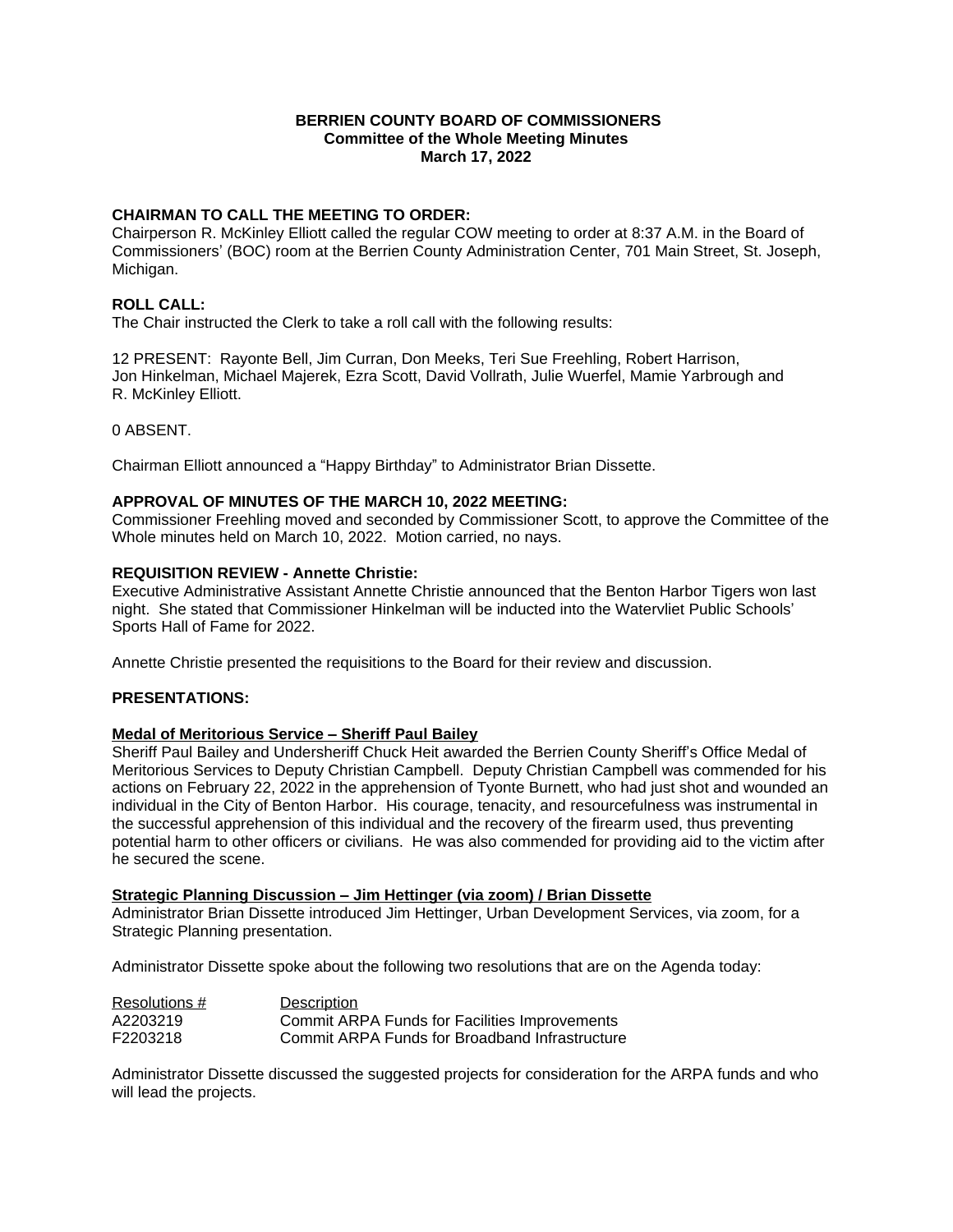Suggested Projects for Consideration:

- The following projects should be considered initial priority projects for the allocation of ARPA funding.
- The list does not address facilities with broader capital needs. Discussions are needed such as the Juvenile Facility or Road Department facilities.
- Spending recommendations for 911/EOS, County Jail and Courthouse could be altered to stop gap spending should the decision be made to move those facilities elsewhere.
- The above projects are better to be addressed through alternative financing and to direct a portion of the County's ARPA funds to other facility needs.
- The spending levels for certain buildings could change if a decision were made to move a particular building and operation.

#### **Facility and Individual Projects: Projected Expenditure:**

# **Saint Joseph Courthouse 64,000,000** Façade Repairs Sidewalk and Parking replacement Water service piping DHW Tank Replacement Horizontal piping and Isolation Valves Re-keying for entire building Privacy Film Clerk's office cubicles 3rd & 4th Floor Mechanical replacement Carpet Replacement Out Lot repaving **Berrien County Jail \$5,500,000** New direct hot water closed loop system Acorn stool valve replacement Painting Interior Roof replacement Parking lot replacement Upgrade old cell doors - Mechanical doors Window replacement Window tinting on correctional side Carpet replacement Air handling unit vibration repair - Admin Area HVAC repair issues - Admin Area Replace windows - Admin Area Upgrade toilet rooms **Administration \$900,000**

Water proof east wall Install new generator New carpeting Tuck pointing on west wall Window replacement North and South entry doors (ADA/Security) Replace old irrigation system Upgrade lighting in building

### **South County Building the Second Second Second S2,000,000**

Remediate moisture issues in old court building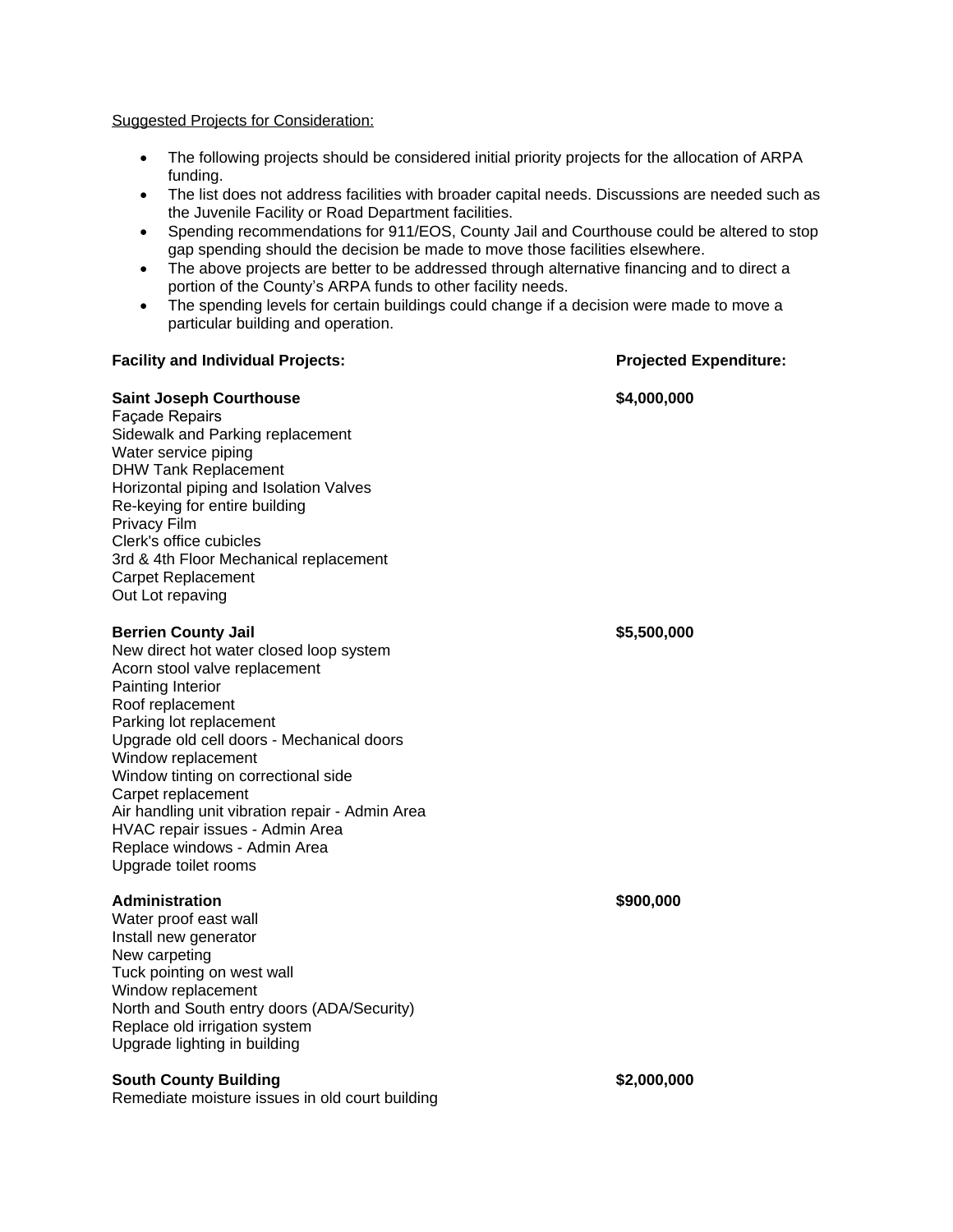| Entry door replacement with lockdown capability<br>Install new DXS access system at old court main entry<br>Fire suppression system upgrades<br>Air handling unit replacement and repairs at old court building<br>Building façade tuck pointing and metal panel repair<br>Roof replacement<br>Upgrade existing windows with new glazing<br>New carpeting     |              |
|---------------------------------------------------------------------------------------------------------------------------------------------------------------------------------------------------------------------------------------------------------------------------------------------------------------------------------------------------------------|--------------|
| <b>Legal Aid</b><br>New windows<br>Front step repairs<br>Brick tuck pointing                                                                                                                                                                                                                                                                                  | \$100,000    |
| 2100 Empire<br>Replace/repave back half of parking lot<br>Add parking by motor pool<br><b>Electrical upgrades</b><br>New parking lot lighting<br>New fully operational security gate                                                                                                                                                                          | \$1,300,000  |
| <b>100 Church Street</b><br>Exterior wood façade repairs<br>Brick tuck pointing<br>Front door repairs<br>New carpeting                                                                                                                                                                                                                                        | \$250,000    |
| <b>BCHD - Napier Site</b><br>New VCT tile in building<br>Moisture control measures to eliminate floor pealing<br>New parking lot paving and striping<br>Remove storage mezzanine<br>Repair and correct heating and ventilation issues<br>Relocated fresh air intake for building<br>Repair water intrusion issues<br>Modify entry and upgrade access controls | \$1,100,000  |
| <b>BCHD - Animal Control</b><br>New overhead doors and widen the openings<br>New waste grinder<br>Replace kennel guillotine doors<br>New chain link fence                                                                                                                                                                                                     | \$500,000    |
| <b>MSU Extension</b><br>Replace siding<br>New ground mounted mechanical unit<br>Repave parking lot<br>New carpeting                                                                                                                                                                                                                                           | \$150,000    |
| Total:                                                                                                                                                                                                                                                                                                                                                        | \$15,800,000 |

Administrator Dissette is hoping to have a plan approved within two weeks. Discussion was held.

**PUBLIC COMMENTS – Per the Berrien County Board of Commissioners' Bylaws those speaking during public comments may do so no longer than two minutes and shall identify themselves by name and city, township, or village. (Article III, 3.9B-C):** None.